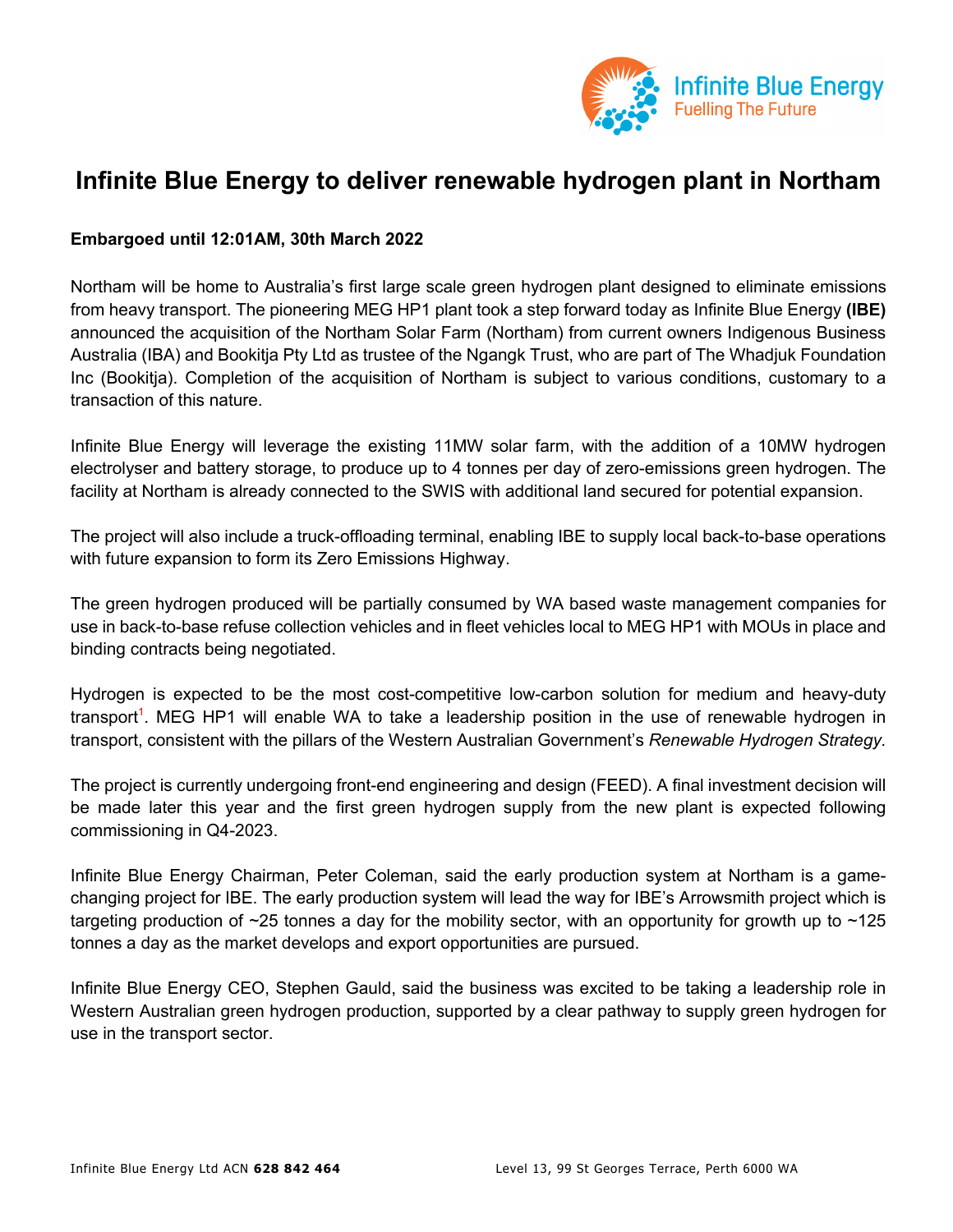

"IBE is proud that we will be producing local green hydrogen to lead the decarbonisation of the transport sector in Western Australia.

"This transaction with the owners of the Northam Solar Farm underlines our commitment to producing hydrogen only from renewable sources.

"Leveraging existing renewable infrastructure will enable us to deliver the project more quickly and deliver more value for IBE shareholders.

Men *Jauld* 

Stephen J Gauld Managing Director & CEO Infinite Blue Energy

**Media contact: Investor Contact:**

Simon Corrigan China China China China China China China China China China China China China China China China China China China China China China China China China China China China China China China China China China Chi (+61) 0428 724 591 (+61) 0451 554 331

media@infiniteblueenergy.com investors@infiniteblueenergy.com

# **About Infinite Blue Energy (IBE)**

Infinite Blue Energy Ltd (IBE) is a public unlisted company, based in Perth, Western Australia, and is committed to leading the transition to a net zero emissions economy by developing projects in Australia, Italy and New Zealand to produce and deliver green hydrogen to domestic and export markets around the world. Renewable hydrogen is an emerging resource that will play an important role in decarbonising the world's economy in the future with significant potential to be utilised into power grids for transport, infrastructure, and industry. Find out more about IBE at www.infiniteblueenergy.com

# **About Indigenous Business Australia and Bookitja Pty Ltd**

Indigenous Business Australia invests in a range of sectors to provide opportunities for financial returns, as well as employment, skills development and supply chain benefits for Indigenous Australians. Bookitja Pty Ltd as trustee of the Ngangk Trust, who are part of The Whadjuk Foundation Inc, aims to provide a sustainable economic base for future generations of the Whadjuk people. IBA and Bookitja have been in collaboration as partners of the Northam Solar Project Partnership since 2018 when construction commenced.

 $<sup>1</sup>$  Source: Hydrogen Council: Path to hydrogen competitiveness: A cost perspective</sup>